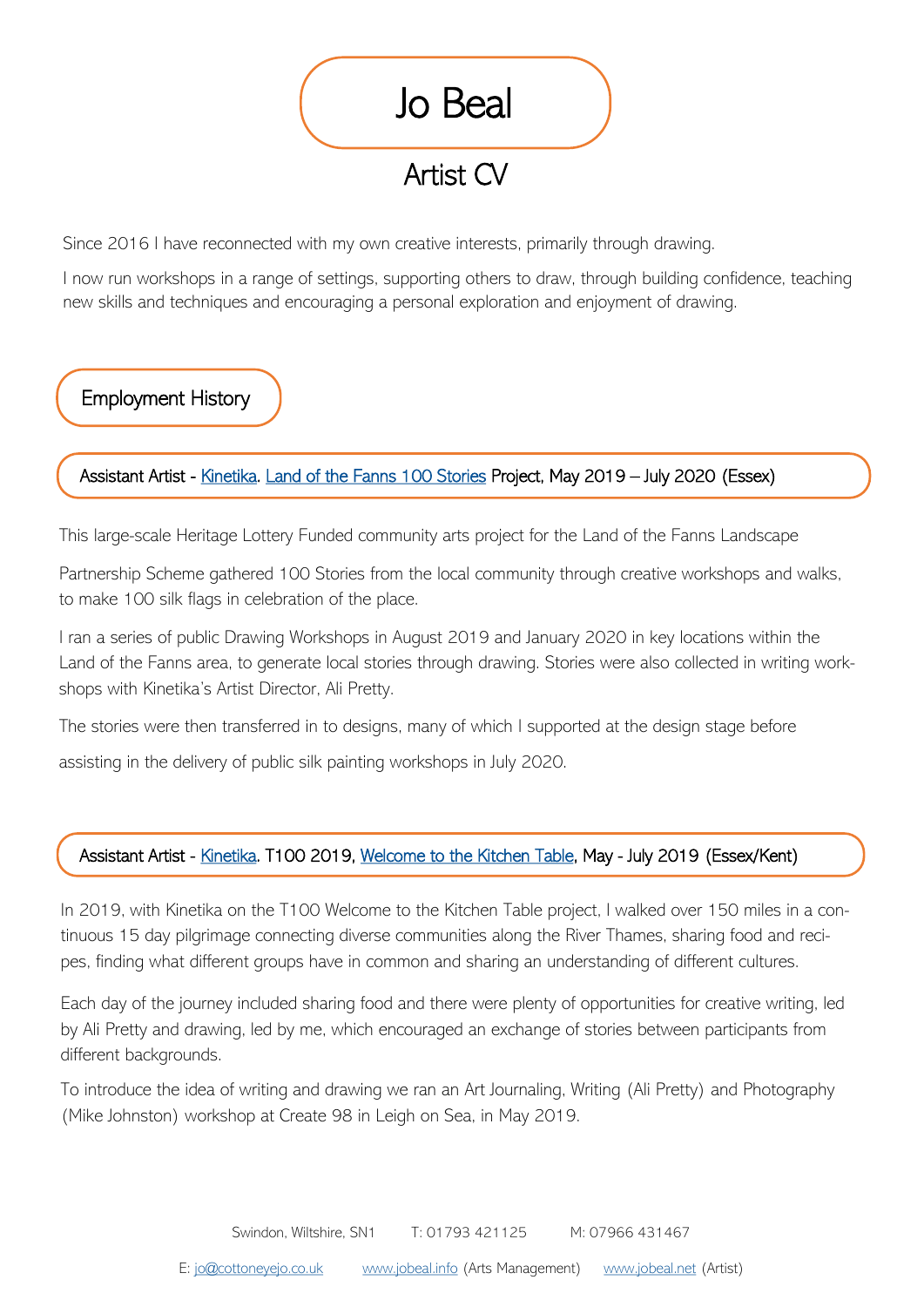## Workshop Leader - Drawing Spring Plants and Flowers, [Pound Arts,](https://poundarts.org.uk/) Wiltshire - March 2020

I devised and delivered this one-day workshop based on my 2018 Drawing Diary, a carefully observed daily record of the plants and flowers in my local area, month by month and season by season.

In this fun and experimental workshop participants explored and captured the form, colour, textures and shapes of spring plants and flowers using a range of pens, pencils and materials.

#### Workshop Leader - Further Adventures in Art Journaling, [Pound Arts,](https://poundarts.org.uk/) Wiltshire - March 2020

Inspired by my collection of Drawing Dairies, my 4 week workshop series aims to help kick start or boost a creative habit, further developing participants' drawing skills and exploring new ways to capture daily life in sketchbooks, journals or diaries.

#### Workshop Leader - Adventures in Art Journaling, [Pound Arts,](https://poundarts.org.uk/) Wiltshire - January 2019

My 4 week workshop series aims to help kick start or boost a creative habit, developing participants' drawing skills and exploring new ways to capture daily life in sketchbooks, journals or diaries.

### Illustrator - Resolution Design/Roebuck Estates - July 2019

I was commissioned by Resolution Design to create an artwork for the Roebuck Estates 2015 [Blanc De Noirs](https://www.roebuckestates.co.uk/unveiling-our-blanc-de-noirs/)  [wine label.](https://www.roebuckestates.co.uk/unveiling-our-blanc-de-noirs/) My artwork represents the wonderful aspects of the Roebuck Estates' picturesque Sussex vineyards.

### Workshop Leader - independently run weekly drawing workshop - Nov 2019 - Feb 2020 (Wiltshire)

Technique and skills-based drawing workshops exploring form, shape, tone and composition and continually developing observation skills and building confidence.

#### Workshop Leader - Outdoor Art Journaling, the [Ridgeway National Trail,](https://www.nationaltrail.co.uk/en_GB/trails/the-ridgeway/) June 2019 (Buckinghamshire)

I devised and led a public outdoor art journaling workshop for the Ridgeway National Train, which took place on a walk from St Dunstan's Church in Monks Risborough to the top of White Leaf Hill, as part of a 'Get Creative Along the Ridgeway National Trail' day of talks, workshops and walks.

#### Workshop Leader - 'A Day on A Page' independently run one-day workshop - April 2019 (Wiltshire)

I devised and delivered this one-day workshop to help participants develop and grow a creative habit and allowing time to work on a whole journal or sketchbook page.